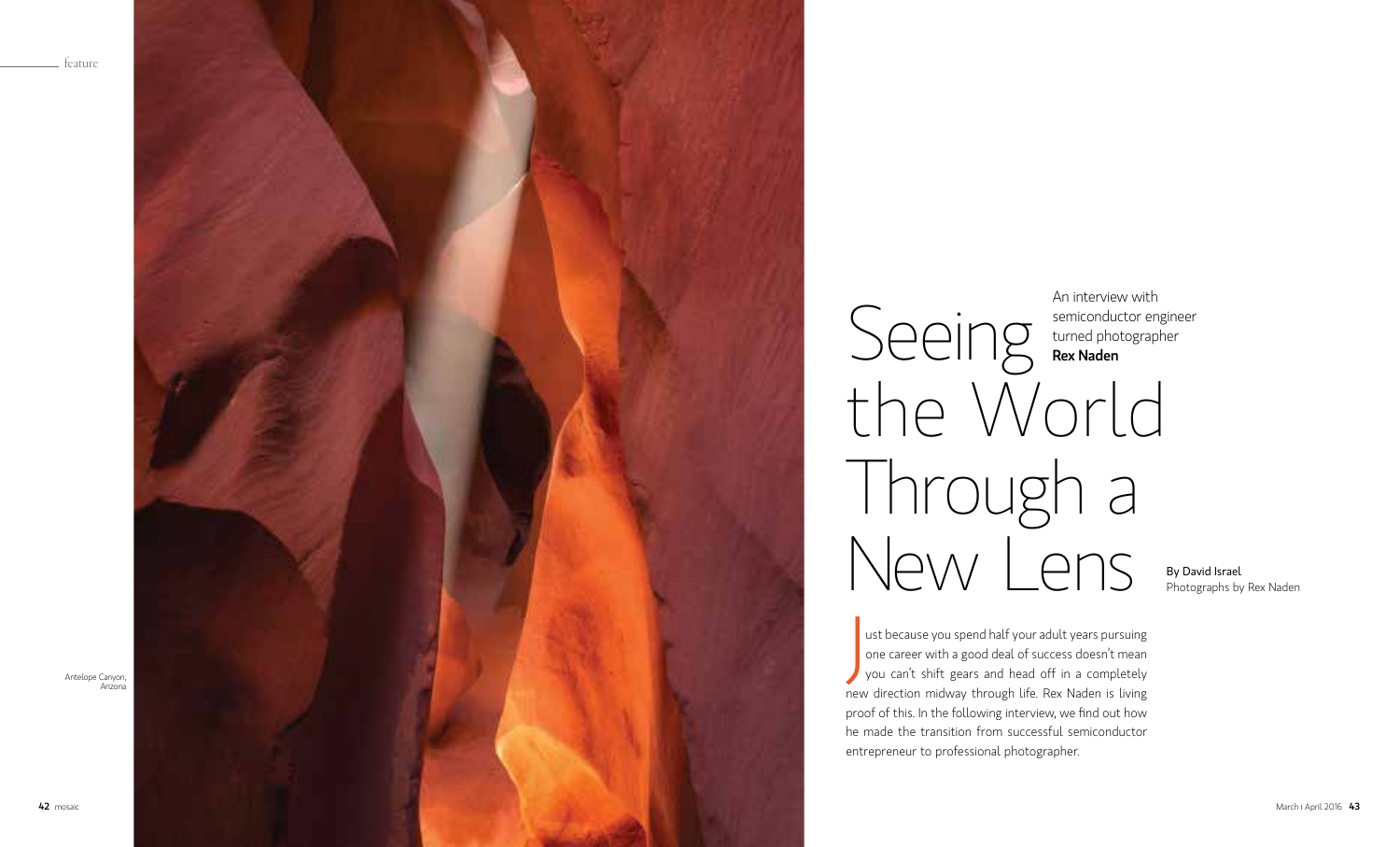### Q: As a kid, what did you want to be when you grew up?

A: My dad had a college education, so I wanted to have a professional career—for example, as a doctor or engineer. I was in love with science and math. Growing up, I worked for my father in a factory, becoming an avid student of manufacturing processes. My interest in computer software and sys tems probably had roots in this experience. When my dad started his own refrigeration and heating business, I again worked for him; I was fascinated by the physics of fluids and motors and by the business aspects of running a company.

# Q: What did you study in college and where did you study?

- A: I studied electrical engineering in college. I continued to the PhD level, at Rice University in Houston.
- Q: Did you take any photography courses in high school or college or study the art form in any way while you were pursuing your other studies?
- A: I haven't taken formal photography courses. My mother was an artist—initially doing needlework, then painting. She was a big contributor to my artistic inclination. My grandfather and dad both were enthusi astic amateur photographers and encour aged me as well.

In grad school I lived around artists, who introduced me to the right side of the brain. We spent time visiting galler ies, talking about art and making photo graphs. I took both black-and-white and color photos and made my own prints.

I read Ansel Adams' books, for both in spiration and instruction in the craft. I fell in love with Georgia O'Keeffe's work; it is still a major influence on me.

# Q: What was your first job out of college?

A: I worked as a semiconductor researcher

for Texas Instruments in Dallas. Initial ly I was involved with devices, then later moved into developing memory systems, computers and consumer devices such as calculators and electronic learning aids.

# Q: What firm did you work for the longest in your first career?

A: I worked 14 years at VLSI Technology in San Jose, California. The company made semi-custom integrated circuits through the use of custom design software. After TI and VLSI, I started working at small start-up firms. These companies do things entirely differently than large companies—less for mal, more fast-paced, more exciting and risky. I worked at several of these companies: some failures, some successes.

# Q: At what point did you feel like you needed to make a change?

A: At age 62, I was running a small company north of San Francisco; our home was three hours south. I was either travel ing or working all the time, and I reached the realization that I needed to spend more time making photographs. After working 35 years in the chip business, I was ready for something new.

### Q: Was it scary, the idea of leaving an entire life/career behind?

A: Not really, because I was confident that I would find a niche in photography. Nine years after becoming a professional, I am slowly finding that niche.

### Q: Were your loved ones supportive?

A: My wife, Barbara Naden, has been very supportive. Since she also has an interest in nature photography as well as video,

Northern California coast